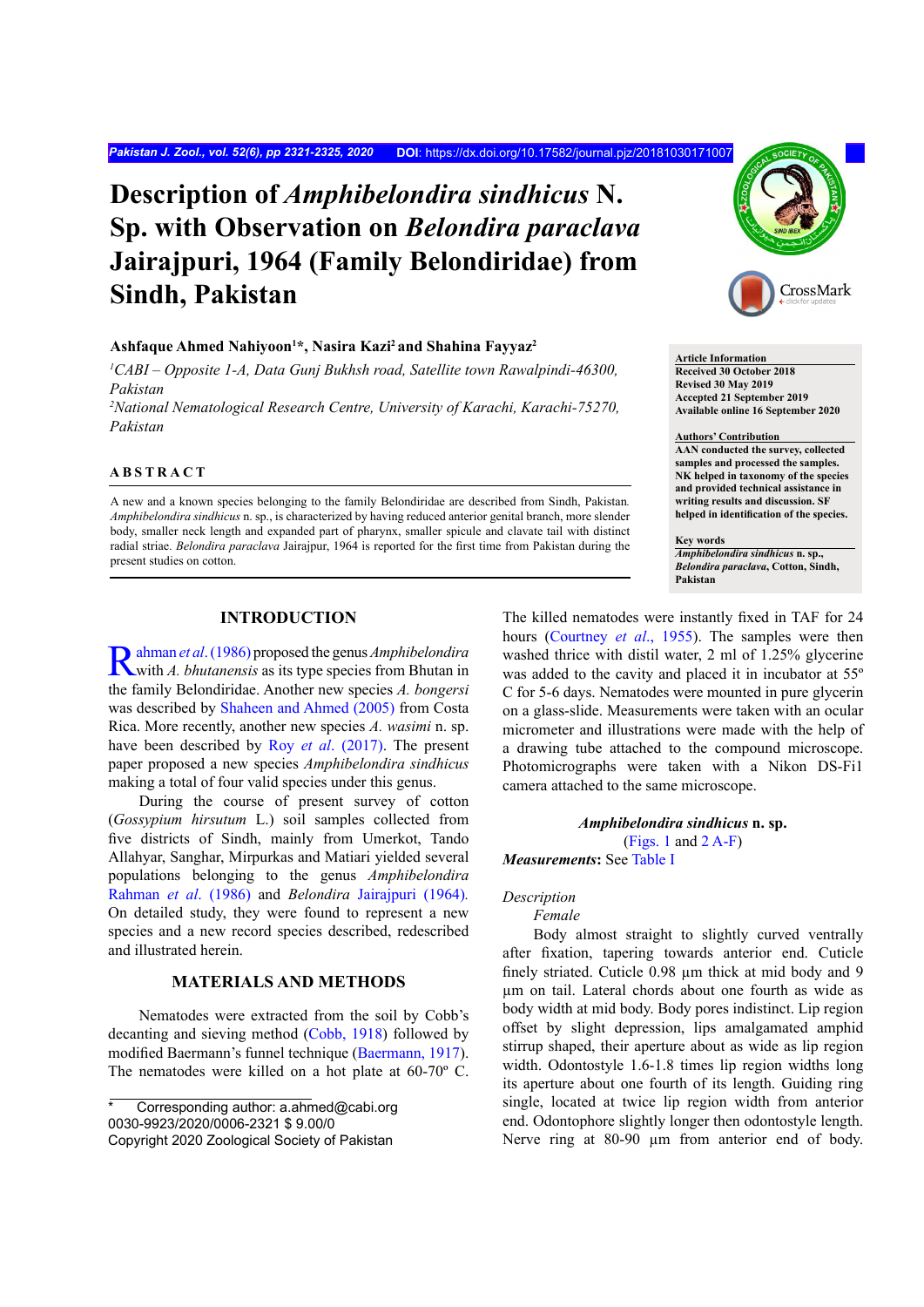| Morphological characters       | <b>Holotype</b> $\mathcal{Q}$ | <b>Paratype females 3</b> $22$ | Paratype male 1 $\delta$ |
|--------------------------------|-------------------------------|--------------------------------|--------------------------|
| $L$ (mm)                       | 1.23                          | $1.21 \pm 0.01$ (1.20-1.23)    | 0.99                     |
| a                              | 61.6                          | $59.7 \pm 1.75$ (57.4-61.6)    | 52.3                     |
| b                              | 6.4                           | $6.3 \pm 0.08$ (6.2-6.4)       | 5.0                      |
| $\mathbf c$                    | 56                            | $55.2 \pm 0.52$ (54.8-56)      | 45.1                     |
| $\mathbf{c}^{\prime}$          | 1.46                          | $1.41 \pm 0.03$ (1.37-1.46)    | 1.46                     |
| V                              | 51.0                          | $51.2 \pm 0.2$ (51-51.5)       |                          |
| Lip region width               | 3                             | $2.8 \pm 0.23(2.5-3.5)$        | 5                        |
| Lip region height              | 5                             | $5.1 \pm 0.62$ (4.5-6)         | 4                        |
| Amphid aperture                | 3                             | $2.6 \pm 0.23$ (2.5-3.0)       | 3                        |
| Odontostyle length             | 5                             | $4.83 \pm 0.23(4.5-5)$         | 5                        |
| Odontophore length             | $\,$ 8 $\,$                   | $7.6 \pm 0.47(7-8)$            | 8                        |
| Guiding ring from anterior end | 7                             | $6.6 \pm 0.47$ (6-7)           | 7                        |
| Nerve ring from anterior end   | 80                            | $85 \pm 4.08$ (80-90)          | 74                       |
| Neck length                    | 190                           | $190 \pm 0.47$ (190-191)       | 198                      |
| Expanded part of pharynx       | 70                            | $68.3 \pm 1.69$ (66-70)        | 68                       |
| Cardia length                  | 6                             | $5.83 \pm 0.62$ (5-6.5)        | 9                        |
| Body width at neck base        | 20                            | $21 \pm 0.81(20 - 22)$         | 19                       |
| Body width at anus/cloaca      | 15                            | $15.3 \pm 0.47 (15-16)$        | 15                       |
| Vaginal depth                  | 10                            | $9.6 \pm 0.47$ (9-10)          |                          |
| Vulva from anterior end        | 630                           | $624 \pm 4.3$ (620-630)        |                          |
| Prerectum length               | 76                            | $73.6 \pm 2.6(70-76)$          |                          |
| Rectum length                  | 20                            | $19\pm0.81$ (18-20)            |                          |
| Tail length                    | 22                            | $21.8 \pm 0.23$ (21.5-22)      |                          |
| Spicule length                 |                               |                                | 28                       |
| Lateral guiding pieces         |                               |                                | 6                        |

<span id="page-1-0"></span>**Table I. Measurement of** *Amphibelondira sindhicus* **n. sp. (All measurements in µm except L).**

Basal expanded portion of pharynx occupying about 34- 36% of pharyngeal length expanding gradually enclosed in a thick sheath of sinistrally spiral muscles. Cardia 5-6.5 µm long, oval shaped, occupying 25-29% of corresponding body width. pharyngeal gland nuclei distinct. Reproductive system amphidelphic, anterior gonad reduced, posterior gonad longer then anterior genital branch. Ovaries reflexed, anterior ovary reaching up to vulva. Oocytes arranged in a single row except near tip region. Vulva transverse, vagina extending inward occupying about 50% of the corresponding body width. A distinct spincter at oviductuterus junction in posterior genital system. Prerectum 4.6-4.7 anal body width long. Rectum 1.2-1.25 anal body width long. Tail short, rounded, 1.3-1.4 anal body width long, with a hyaline part occupying 37-40% of total tail length. A pair of caudal pores on each side.

#### *Male*

Body almost similar in shaped with female except for posterior region being slightly more curved ventrad. Cardia elongated, 0.4 times long of corresponding body width. Supplements consisting only of an adanal pair, no ventromedian supplements. Spicule dorylaimoid, 1.8 anal widths long. Lateral guiding pieces present 6-8 µm long.

#### *Type habitat and locality*

Specimens were collected from the rhizospheric region of cotton (*Gossypium hirsutum* L.) from Umerkot, Sindh, Pakistan.

## *Type specimens*

Holotype female, three paratype females and a paratype male deposited in the National Nematode Collection of National Nematological Research Center, University of Karachi, Karachi Pakistan.

#### *Etymology*

The species name refers to the location of samples collected from province Sindh.

#### *Diagnosis and relationship*

*Amphibelondira sindhicus* n. sp., is distinguished from other species of the genus *Amphibelondira* [Rehman](#page-4-0) *et al*[. \(1986](#page-4-0)) by having reduced anterior genital branch, more slender body, smaller neck length and expanded part

2322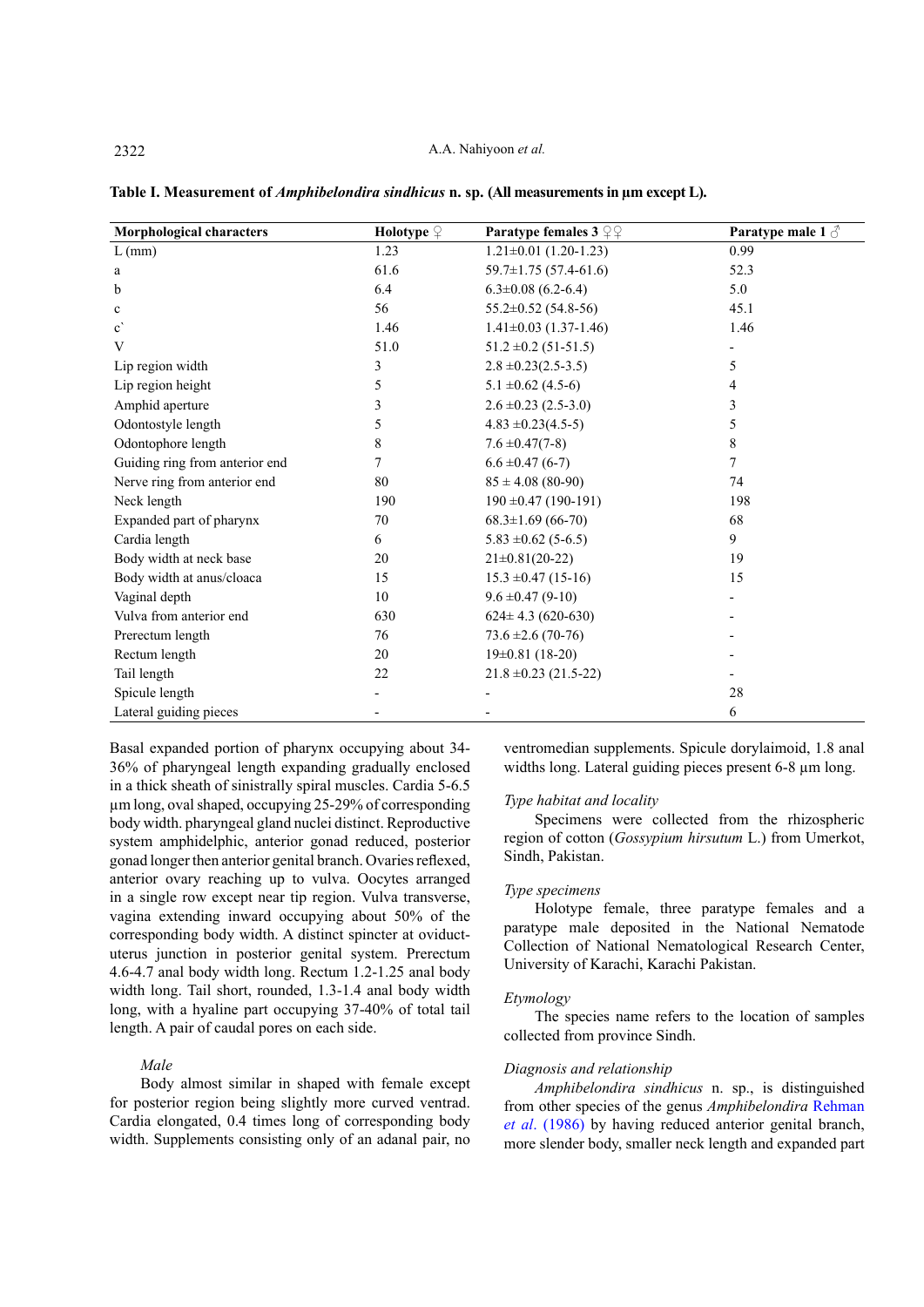

<span id="page-2-0"></span>Fig. 1. (A-F). *Amphibelondira sindhicus* n. sp. A. Anterior region of female; B. Anterior region of male; C. Expanded part of pharynx; D. Female tail; E. Male tail; F. Vulval region.



<span id="page-2-1"></span>Fig. 2. (A-F). *Amphibelondira sindhicus* n. sp., A. Whole body of female; B. Anterior region; C. Expanded part of pharynx; D. Vulval region; E. Female tail; F. Male tail  $(Scale : A=10\mu m; B-F=100\mu m)$ 

of pharynx and smaller spicules. It resembles all the three described species by having similar body shape, slightly offset lip region, gradually expanded pharynx, male with an adanal pair of supplements, no ventromedians, and bluntly rounded tail in both the sexes. But differs from *A. bhutanensis* [Rehman](#page-4-0) *et al*. (1986) in having short body and neck length (1.20-1.23 vs 1.38 mm; 190-191 vs 240 µm, respectively). Values of a, b, c and c`, shorter odontostyle and odontophore (a=  $57.4-61.6$  vs  $36$ ; b=  $6.2-6.4$  vs  $5.7$ ;  $c= 54.8-56$  vs 76.6;  $c= 1.3-1.4$  vs 0.6; odontostyle= 4.5-5 vs 14  $\mu$ m; odontophore= 7-8 vs 16  $\mu$ m) and shorter spicule (28 vs 44 µm). The present species differs from *A. bongersi* [Shaheen and Ahmed \(2005](#page-4-1)) in having short neck length (190-191 vs 198-225 µm), values of a, b, c` shorter odontostyle and odontophore (a= 57.4-61.6 vs 34.5- 40.5; b= 5.2-6.4 vs 4.9-5.5; c`= 1.37-1.46 vs 0.86-1.05; odonostyle=  $4.5-5$  vs  $12.5$  µm; odontophore=  $7-8$  vs  $20.5-$ 23.5 µm), and spicule present vs absent. The new species also differs from *A. wasimi* Roy *et al*[. \(2017](#page-4-2)) from shorted body size  $(L=1.2-1.23$  vs  $2.25$ mm), values a, b, c, shorter odontostyle and odontophore ( $a= 57.4-61.6$  vs  $51$ ;  $b= 6.2-$ 6.4 vs 4.3; c= 54.8-56 vs 70.83; odontostyle= 4.5-5 vs 15.8  $\mu$ m; odontophore= 7-8 vs 23.7  $\mu$ m), shorter spicule (28 vs 34.3 µm); shorter rectum and tail length (rectum= 18-20 vs 41.6  $\mu$ m; tail length= 21-22 vs 31.8  $\mu$ m, respectively).

## *Belondira paraclava* **Jairajpuri, 1964** ([Fig. 3 A-E](#page-3-0); [Fig. 4 A-G](#page-3-1))

#### *Measurements***:** See [Table II](#page-3-2)

## *Description*

*Female*

Body almost straight or slightly curved ventrally after fixation. Cuticle finely striated. Lateral chords about one third body width at mid body. Pores are indistinct. Lip region continuous with body. Cephelic framework faintly sclerotized. Amphid stirrup shaped, their aperture about 0.66 times as wide as lip region width. Odontostyle with distinct lumen, about 0.8-1.0 times lip region width long. Guiding ring obscure. Odontophore linear 1.3-1.4 times the odontostyle length. Anterior part of pharynx slender, enlarging gradually, basal expansion occupying 36-38% of total neck length and enclosed in a spiral muscular sheath. Nerve ring encircling the anterior part of pharynx at 35- 36% of neck length from anterior end. Cardia spherical to cylindroid. Genital system mono-opisthodelphic, anterior branch represented by a short uterine sac 1.2-1.6 times the corresponding body width long, posterior branch well developed, ovary reflexed, with oocytes arranged in a single row except near tip. Vagina extending inwards about half of the corresponding body width with almost straight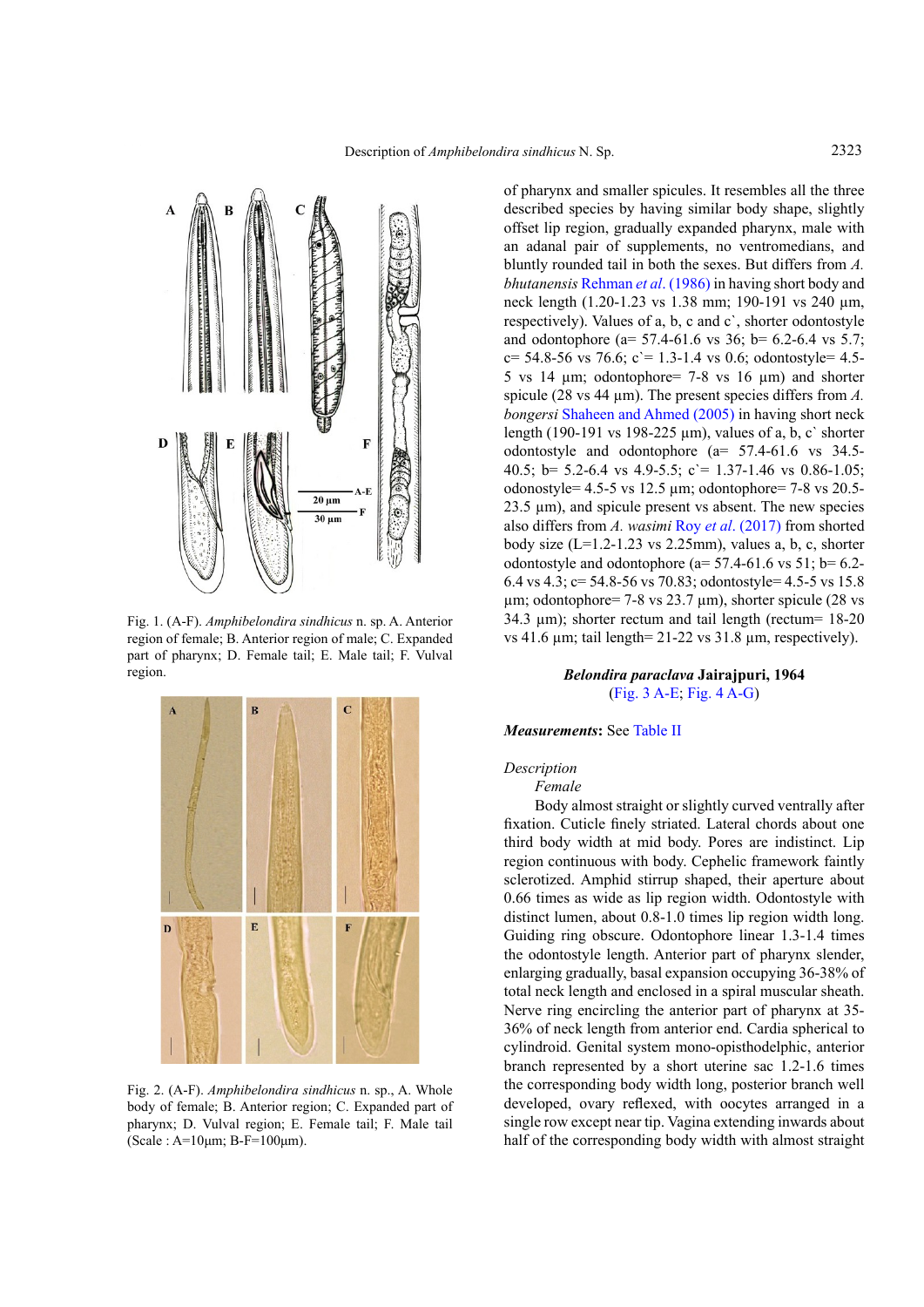

<span id="page-3-0"></span>Fig. 3. (A-E). *Belondira paraclava* Jairajpuri, 1964. A. Whole body; B. Pharyngeal region; C. Anterior region showing amphid; D. Vulval region; E. Tail region.



<span id="page-3-1"></span>Fig. 4. (A-G). *Belondira paraclava* Jairajpuri, 1964. A. Whole body; B. Pharyngeal region; C. Anterior region showing amphid; D. Tail region; E. Expanded part of pharynx; F. Female gonad; G. Post uterine sac (Scale: A=10μm; B-G=  $100μm$ ).

<span id="page-3-2"></span>**Table II. Measurements of** *Belondira paraclava* **Jairajpuri, 1964. All measurements are in µm (except L).**

| <b>Morphological characters</b> | Female $(n = 8)$ |              |
|---------------------------------|------------------|--------------|
|                                 | $Mean \pm SD$    | Range        |
| $L$ (mm)                        | $1.16 \pm 0.02$  | 1.12-1.21    |
| a                               | $45.2 \pm 2.23$  | 42.5-48.8    |
| b                               | $5.7\pm 0.33$    | $5.2 - 6.1$  |
| $\mathbf c$                     | $41.1 \pm 1.71$  | 38.5-43.5    |
| $\mathbf{c}^{\mathbf{v}}$       | $1.30 \pm 0.11$  | $1.12 - 1.5$ |
| V                               | $37.7 \pm 0.89$  | 36.7-39.5    |
| Lip region width                | 6±0              | 6            |
| Lip region height               | $4\pm 0.53$      | $3 - 5$      |
| Amphid aperture                 | $4.2 \pm 0.45$   | $4 - 5$      |
| Odontostyle length              | $5.1 \pm 0.34$   | $5 - 6$      |
| Odontophore length              | $7.2 \pm 0.45$   | $7 - 8$      |
| Guiding ring from anterior end  | $7.8 \pm 0.83$   | $7-9$        |
| Nerve ring from anterior end    | 73.4±3.49        | 70-80        |
| Neck length                     | $203.5 \pm 10.4$ | 192.5-224    |
| Expanded part of pharynx        | $76.3 \pm 5.1$   | 70-85        |
| Cardia length                   | $8.1 \pm 0.98$   | $7-9$        |
| Body width at mid body          | $25.4 \pm 1.38$  | 24-24.5      |
| Body width at neck base         | $24.7 \pm 1.57$  | 22-27        |
| Body width at anus              | $20.4 \pm 0.60$  | $20 - 21.6$  |
| Vaginal depth                   | $15.7 \pm 1.24$  | $14 - 18$    |
| Vulva from anterior end         | $423.0 \pm 18.2$ | 395-444      |
| Prerectum length                | $42.8 \pm 3.35$  | $40 - 50$    |
| Rectum length                   | $20.2 \pm 1.27$  | 18-22        |
| Tail length                     | $27.2 \pm 2.55$  | 22.5-30.4    |
| PUS (Post uterine sac)          | 44±5.7           | 30-44        |

walls; vulva a transverse slit. Prerectum 2-2.3, rectum 0.9-1.0 anal body width long. Tail clavate with cuticle expanded and marked with radial striation, caudal pores two pairs.

*Male* Not found.

#### *Remarks*

[Jairajpuri \(1964](#page-4-3)) described *Belondira paraclava* from Saharanpur, India. The present population from Sanghar, Sindh agrees well with the original one as well as the description given by [Naz and Ahmed \(2009\)](#page-4-7) except for having slightly shorter expanded part of pharynx 70-85 vs 90-115 µm and cardia 7-9 vs 10-14 µm. *B. paraclava* is a new record species from Pakistan.